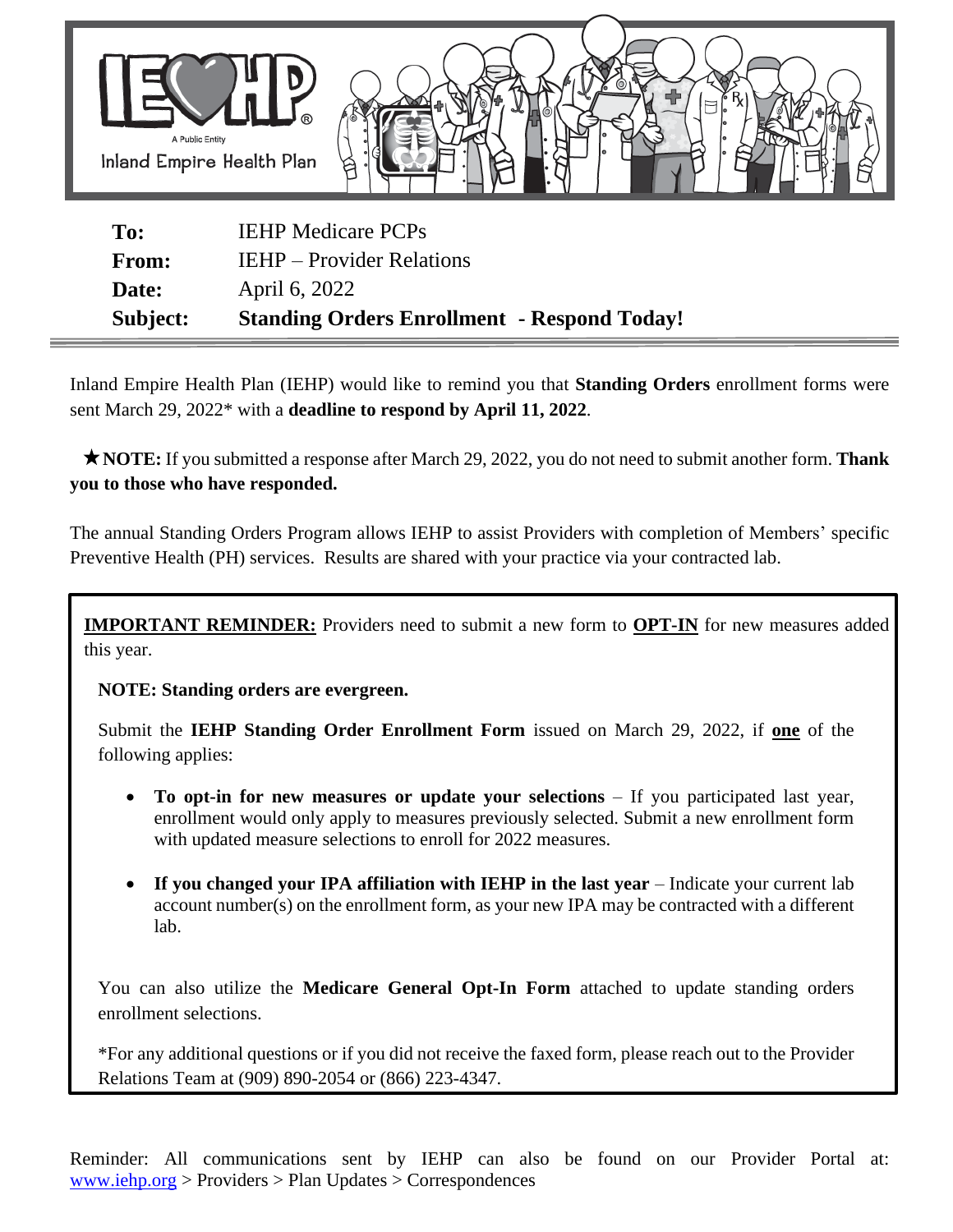

Dear IEHP Provider,

IEHP is continuing the annual Standing Orders Program to assist you with engaging your IEHP Medicare Members to complete the preventive health care screenings and labs listed below. If you are new to IEHP, need to update existing lab accounts or you would like to expand your participation to new program measures; we want to offer you the opportunity to participate in this year's initiative. **Note that standing orders are evergreen.**

| <b>DualChoice Cal MediConnect (Medicare) Members</b>                        |                                                                                   |                                                                                                                                                                                    |  |  |  |  |  |
|-----------------------------------------------------------------------------|-----------------------------------------------------------------------------------|------------------------------------------------------------------------------------------------------------------------------------------------------------------------------------|--|--|--|--|--|
| <b>Supporting GQ P4P Measure</b>                                            | <b>Preventive Service</b>                                                         | <b>Description</b>                                                                                                                                                                 |  |  |  |  |  |
| <b>Breast Cancer Screening (BCS)</b>                                        | Mammogram Screening                                                               | Female Members ages 50-74 without a screening<br>in the past two years.                                                                                                            |  |  |  |  |  |
| <b>Colorectal Cancer Screening</b><br>(COL)                                 | Fecal Occult Blood Test                                                           | Members ages 50-75 without record of an<br>appropriate screening for colorectal cancer.                                                                                            |  |  |  |  |  |
| Diabetes Care- Hemoglobin<br>A1c Control for Members with<br>Diabetes (HBD) | <b>HbA1c Testing</b>                                                              | Adult Members with diabetes who have not<br>completed a HbA1c within the current year.                                                                                             |  |  |  |  |  |
| Diabetes Care- Kidney Health<br>Evaluation (KED) NEW                        | Estimated glomerular<br>filtration rate and Urine<br>albumin creatinine ratio NEW | Adult Members with diabetes who have not<br>completed an estimated glomerular filtration rate<br>(eGFR) and/or a urine albumin creatinine ratio<br>(uACR) within the current year. |  |  |  |  |  |

**Submit the attached** *IEHP Standing Order Enrollment Form* **if one of the following applies:**

- **To opt-in or update your selections**. Indicate **all** preventive health screening selections on the enrollment form.
- **If you changed your IPA affiliation with IEHP in the last year**, as your new IPA may be contracted with a different lab. Indicate your **current** lab account number on the enrollment form.

Upon agreeing to participate, you will receive a list of your targeted IEHP Members participating in the program. **All screening/testing results will be routed to your office from the partnering lab for review and follow up**. In addition, IEHP Members identified as needing the fecal occult blood test will be sent a home testing kit.

Please complete the attached *IEHP Standing Order Enrollment Form* indicating your participation selection and fax back to the IEHP Quality Improvement Team at **909-297-2505.**

If you have any questions regarding this initiative, please contact your IEHP Provider Relations Team at **(909) 890-2054**.

To your health,

Mania Chick

 $8L<sup>2</sup>$ 

Genia Fick, Vice President Quality Network Cenneth Scott, Director of Provider Relations